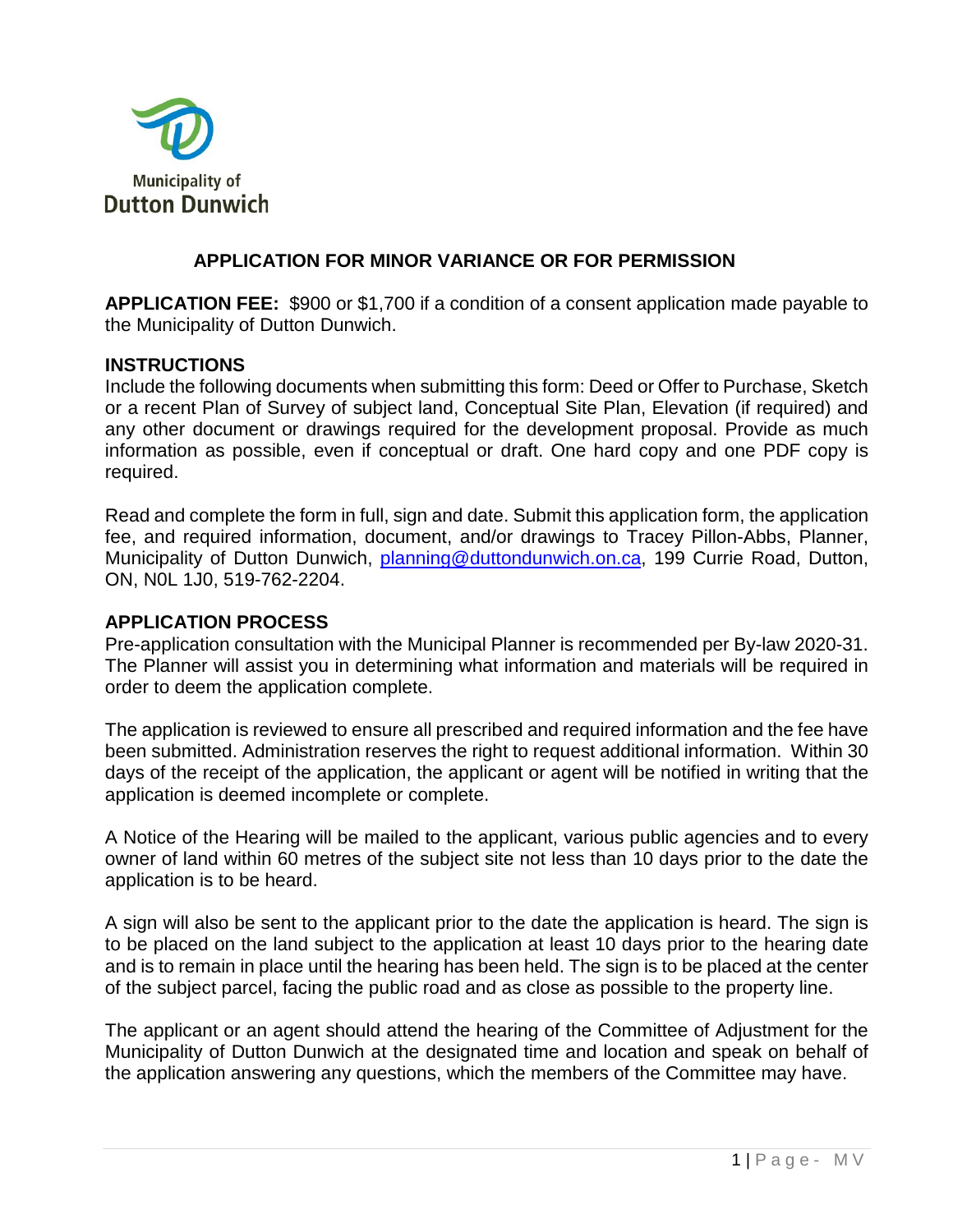A written decision will be forwarded to the applicant and various public agencies within 10 days of the hearing decision. Within 20 days of the date of decision, any person may appeal the decision to the Ontario Land Tribunal (OLT) by filing the Notice of Appeal and the required fee with the Secretary-Treasurer for the Committee of Adjustment. If no appeals, the decision is final.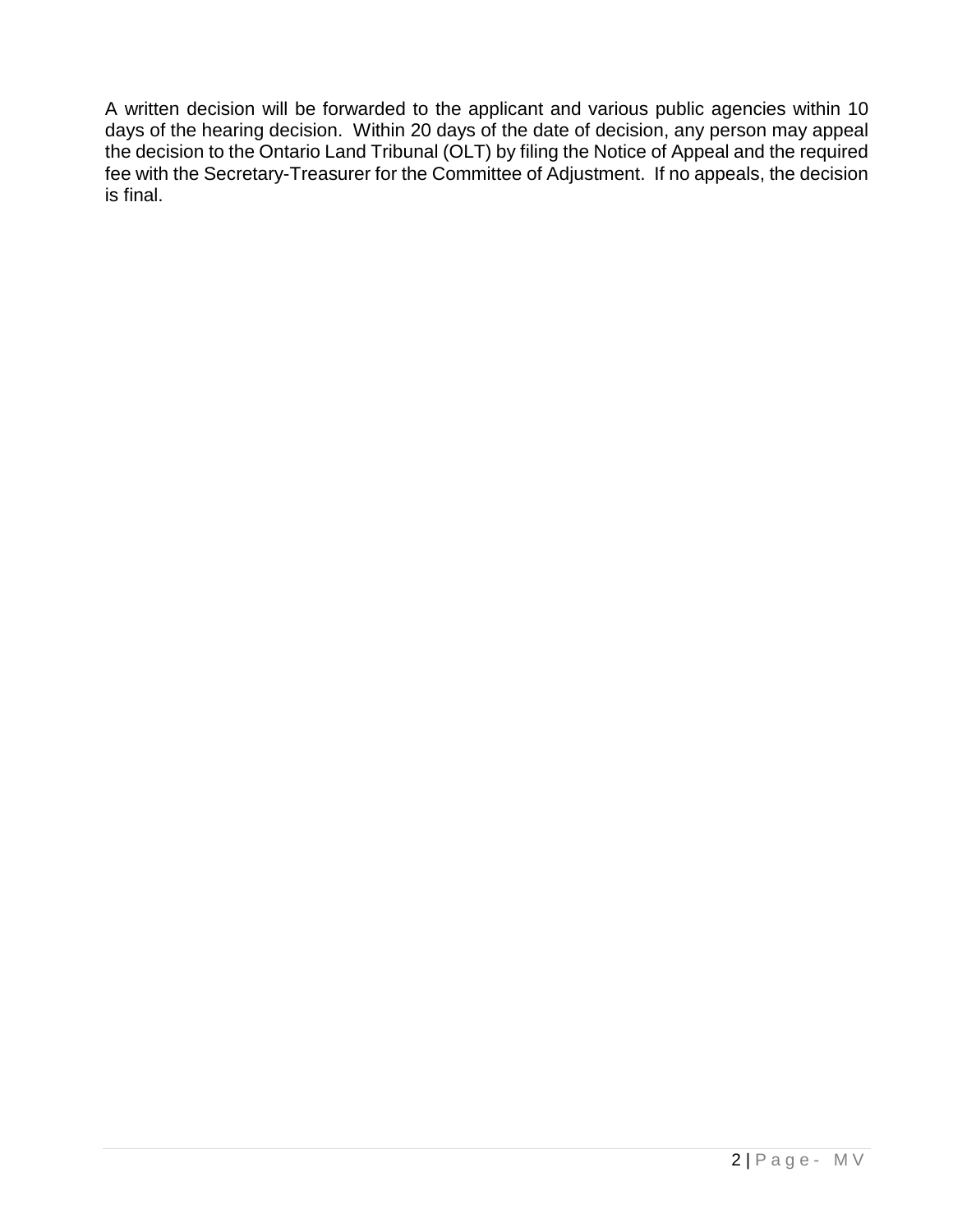# **OWNER AND APPLICANT INFORMATION**

Name and Contact Information of Owner(s):

| Brian & Jill Mount | 33150 Back Street, Iona, Ontario N0L 1P0 |
|--------------------|------------------------------------------|
| 519-852-3745       | bmount1982@gmail.com                     |

Name and Contact Information of Applicant(s) (if different from Owner):

| Name and Contact Information of Agent:                                |
|-----------------------------------------------------------------------|
|                                                                       |
|                                                                       |
|                                                                       |
|                                                                       |
| <b>SUBJECT LAND INFORMATION</b>                                       |
| 33150 Back Street, Iona, Ontario NOL 1P0<br><b>Municipal Address:</b> |
| Lot: 7 pt lots 4,8 rp11R1980 part 1 Concession:                       |
|                                                                       |
| Legal Description:<br>PLAN 3 LOT 7 PT LOTS 4,8 RP 11R1980 PART 1      |
| <b>Roll Number:</b><br>34-29-000-007-13101-0000                       |
|                                                                       |
| Name and Address of any mortgagees, charges or other encumbrances:    |
| <b>MCAP Financial</b>                                                 |
| <b>Contract Contract Contract Contract</b>                            |

Any easements or restrictive covenants affecting the subject lands: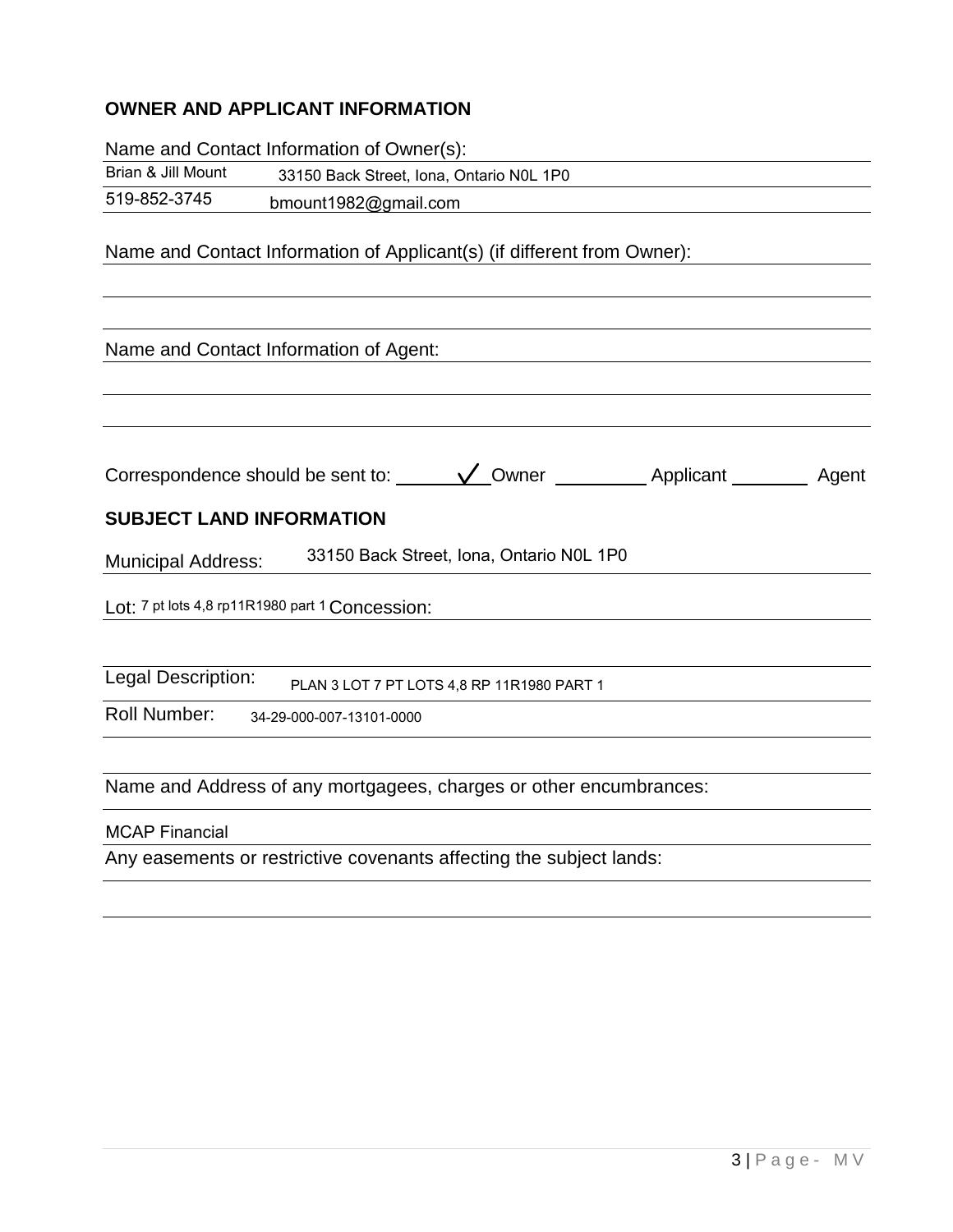| Frontage(m): | 30.50 M | Depth $(m)$ : | 70.40 M | Area (sq.m/ha): |
|--------------|---------|---------------|---------|-----------------|
|--------------|---------|---------------|---------|-----------------|

|                       | Existing Uses (include length of time): | Residential |
|-----------------------|-----------------------------------------|-------------|
|                       |                                         |             |
| <b>Previous Uses:</b> | Residential                             |             |

#### **PROPOSED DEVELOPMENT INFORMATION**

Current Official Plan Designation: Hamlet, Schedule A

Current Zoning By-law Classification: HR - Hamlet residential on map 1, schedule E

Nature and extent of relief applied for (include Zoning By-law Section):

I have replaced my existing 200 sq ft shed with a new 200 sq ft shed. Requesting reduction in meters

from top of bank from required 15 m to 3 meters. From section 4.13 - hazard lands.

Why is it not possible to comply with the provisions of the by-law:

The specific location has had a shed on it for 20+ years. It is the only flat space on my yard that will accomodate the shed.

My lot is also a corner lot which limits my ability to place the shed elsewhere. Brent Clutterbuck (Dutton Drainage) and

Jason Homewood (LTVCA) have visited the proposed location and agreed that the location is acceptable to them.

Number and type(s) of buildings or structures **existing** on the subject land:

1 detached home and 1 shed (200 sq ft) (old)

Number and type(s) of buildings or structures **proposed** to be built on the subject land:

1 Detatched home and 1 shed (200 sq ft) (new)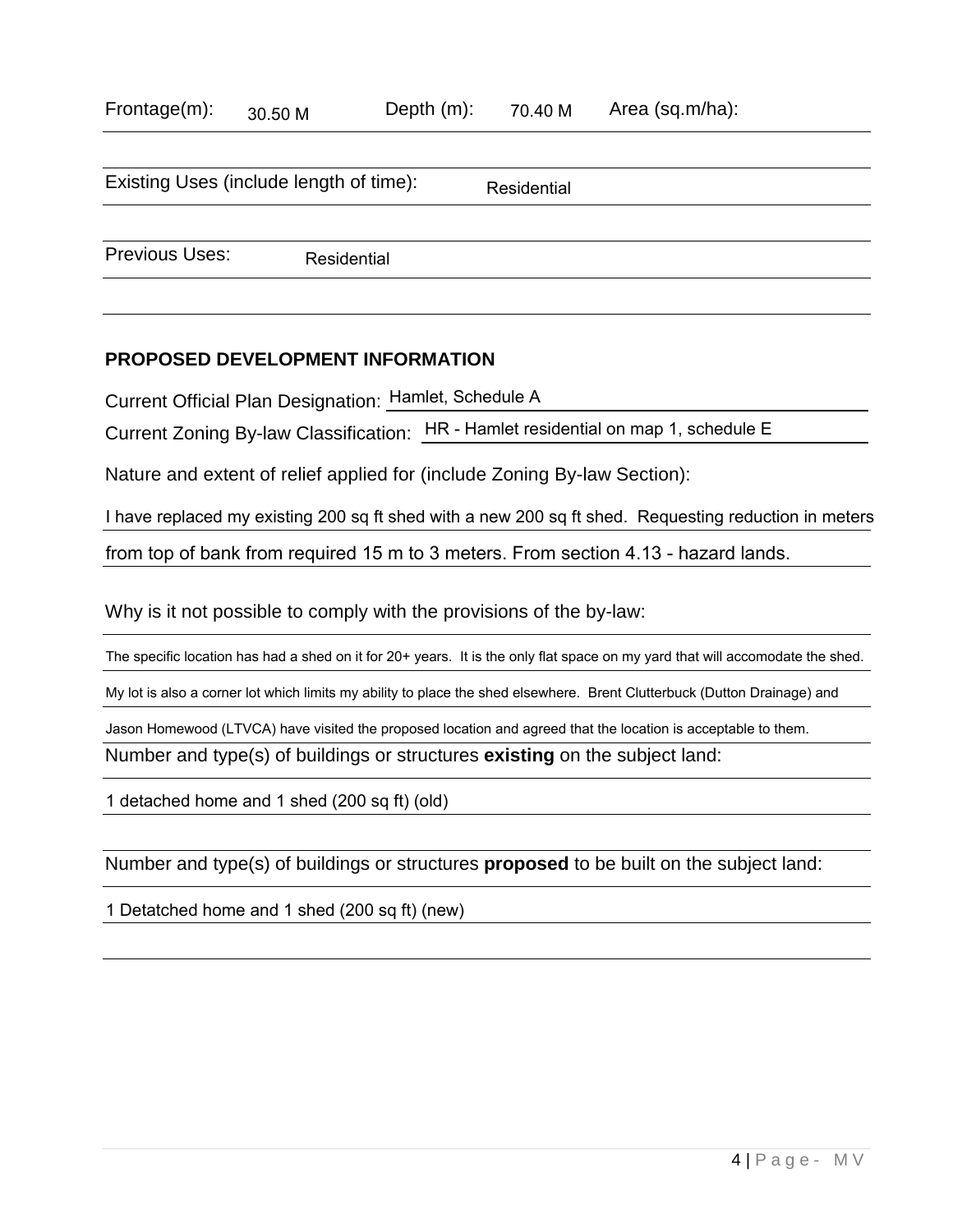Existing uses of abutting properties:

North: Residential property

| East: Morris Street        |
|----------------------------|
| South: Back Street         |
| West: Residential property |

Have the subject lands ever been subject to any of the following applications (provide file number and status):

| <b>Official Plan Amendment:</b> | Yes        | <b>No</b>     |
|---------------------------------|------------|---------------|
| • Zoning By-law Amendment:      | Yes        | <b>No</b>     |
| Minor Variance:                 | Yes        | No $\sqrt{ }$ |
| • Consent/Severance:            | <b>Yes</b> | No $\sqrt{ }$ |
| • Plan of Subdivision:          | Yes        | <b>No</b>     |
| <b>Site Plan Control</b>        | Yes        | N٥            |

## **AVAILABLE SERVICES**

Water is supplied to the subject property by the following:

Publiclyownedandoperatedpipedwatersystem

Private well

Communalwell(privatelyowned/operated)

Sewage disposal is provided to the subject property by the following:

Publiclyownedandoperatedsewagedisposalsystem

**L**Private sewage system

Communalsystem(privatelyowned/operated)

**Other** 

Storm drainage is provided to the subject property by the following:

Sewers **V**Ditches

Swales

Other There are 2 storm drains in the front yard (south) at the road (Back Street)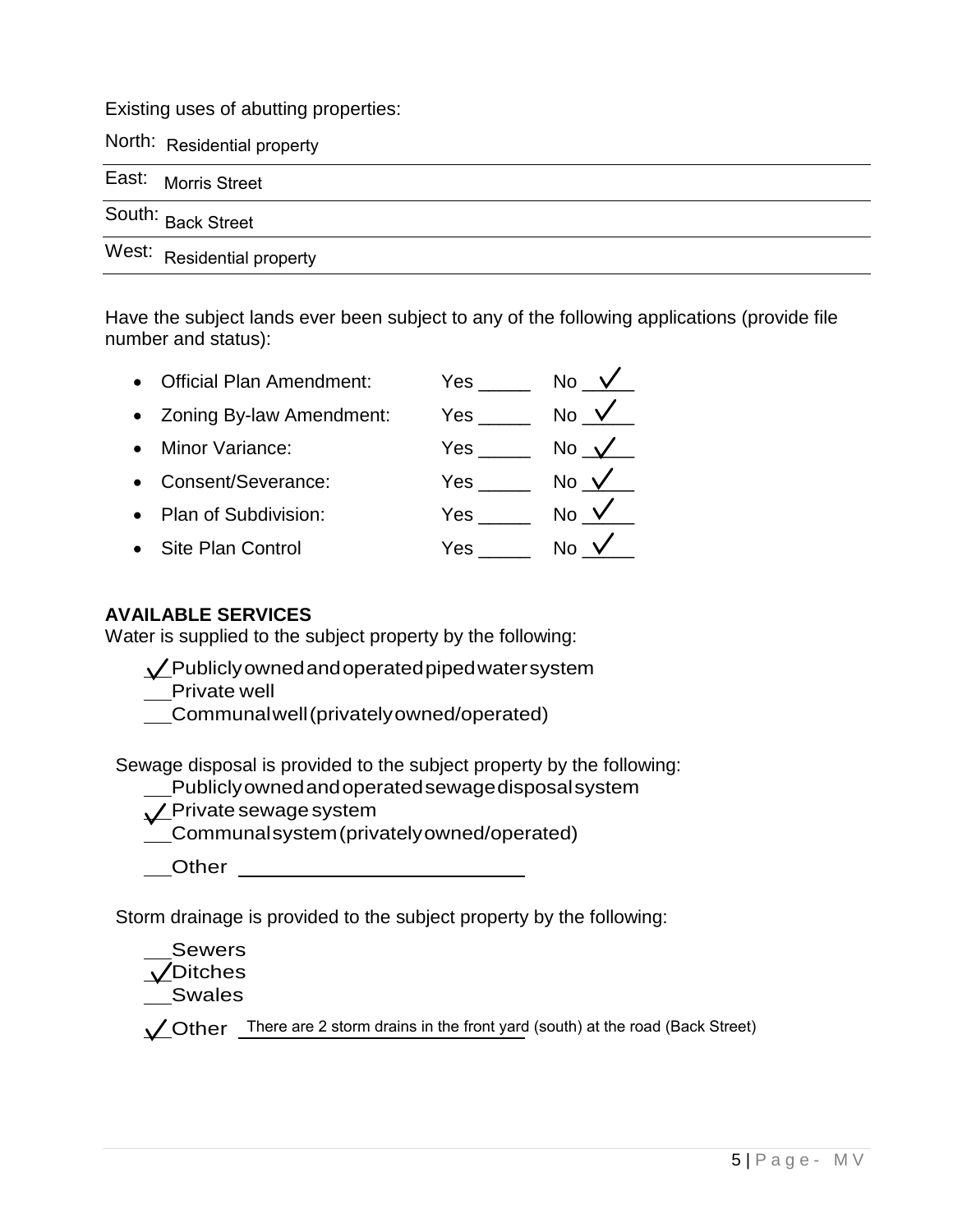Access is provided to the subject property by the following:

- ss is provided to the su<br>Provincial Highway
- Provincial Highway<br>  $\sqrt{\phantom{a}}$ Municipal Road (yearly maintenance)
- \_\_Provincial riighway<br>\_\_MunicipalRoad(yearly maintenance)<br>\_\_MunicipalRoad(seasonal maintenance) Ununiciparico<br>MunicipalRoad<br>— Digbt of Wo
- \_County Road<br>\_Right-of-Way
- 
- Other<sub>1</sub>

If access to subject land is by private road or right-of-way, please indicate the name of the owner of the land or road, who is responsible for its maintenance and whether it is seasonal or year-round.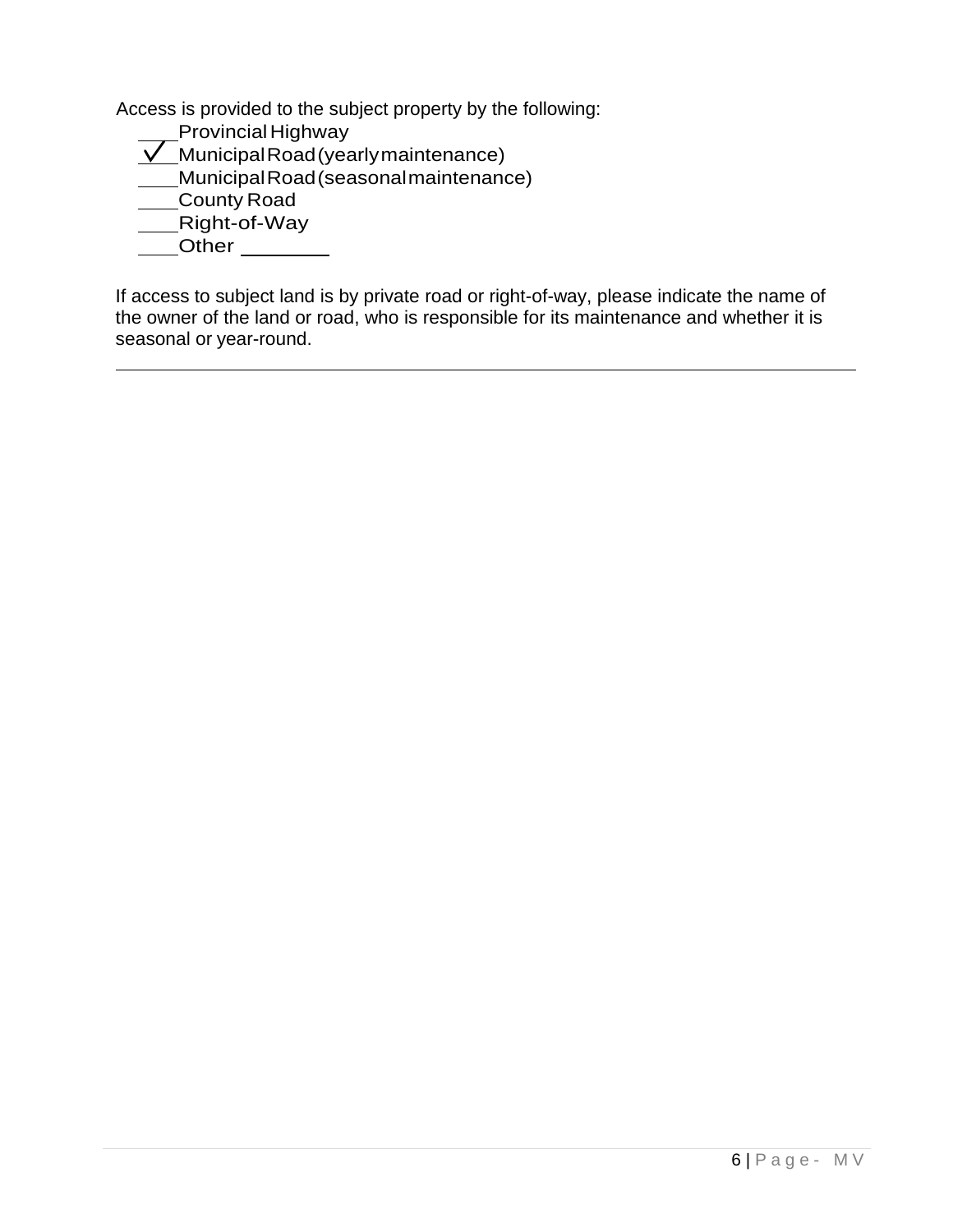# **SKETCH INSTRUCTIONS**

Attach a sketch showing, in metric units:

- 1. the boundaries, zoning matrix and dimensions of the subject lands;
- 2. the location, size and type of all existing buildings or structures on the subject land, including their distance from the front lot line, rear lot line and side lines;
- 3. the approximate location of all natural and artificial features (for example, buildings, railways, roads, watercourses, drainage ditches, banks of rivers or streams, wetlands, wooded areas, wells and septic tanks) that are located on the subject land and on land that is adjacent to it, and in the applicant's opinion, may affect the application;
- 4. the current uses of all land that is adjacent to the subject land;
- 5. the location, width and name of any roads within or abutting the subject land, indicating whether it is an unopened road allowance, a public travelled road, a private road or a right of way;
- 6. if access to the subject land will be water only, the location of the parking and docking facilities to be used; and
- 7. the location and nature of any easement affecting the subject land.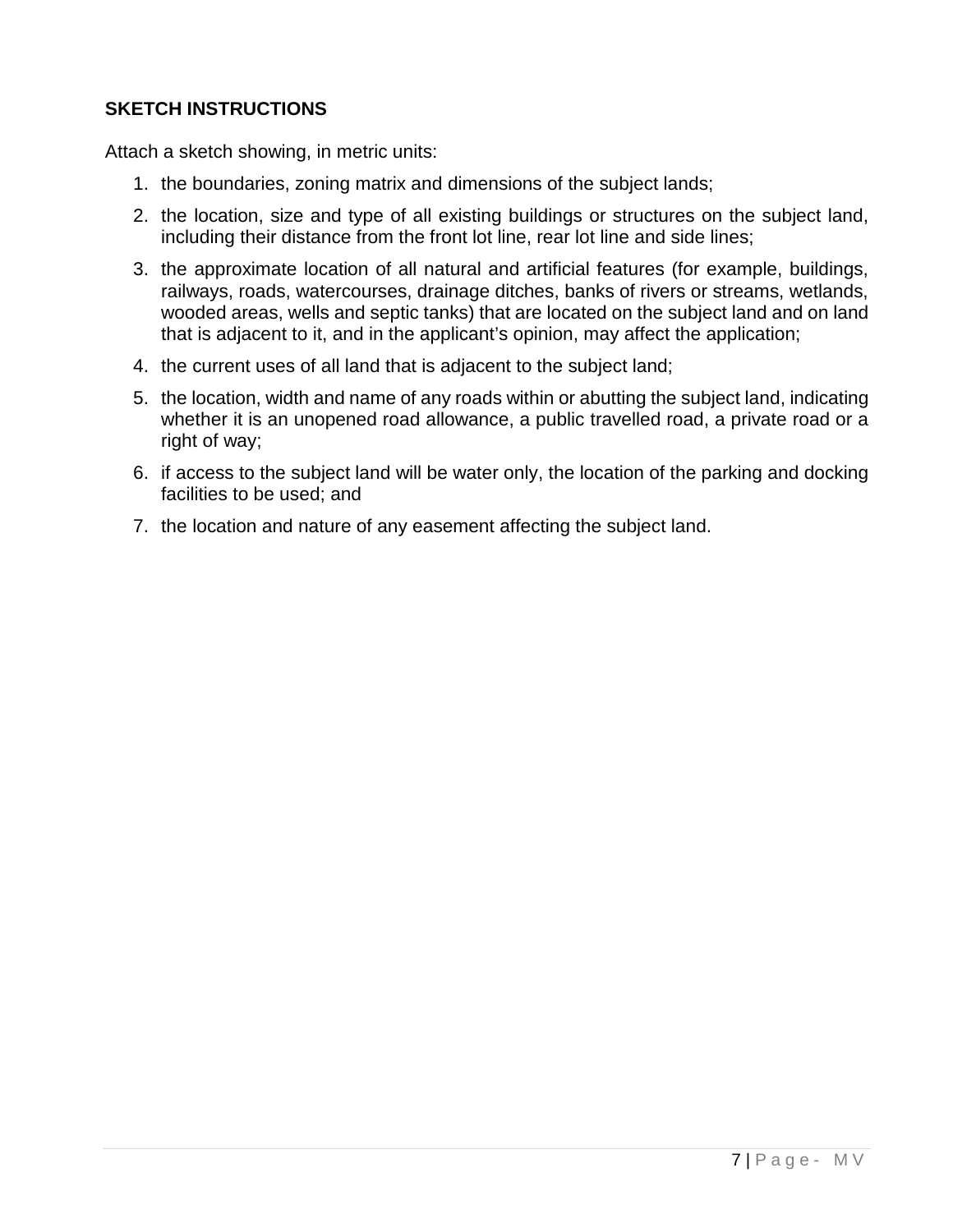# **ENVIRONMENTAL SITE SCREENING QUESTIONNAIRE**

| <b>Use or Feature</b>                                                                                                                                                                                              | <b>On Subject Land</b>                    |
|--------------------------------------------------------------------------------------------------------------------------------------------------------------------------------------------------------------------|-------------------------------------------|
| Has the grading of the subject land been changed by<br>adding earth or material? Has filling occurred on the<br>subject land?                                                                                      | <u></u> Yes ∠No _Unknown                  |
| Has a gasoline station and/or automobile service station<br>been located on the subject land or adjacent lands at any<br>time?                                                                                     | <u></u> Yes ∠ No _ Unknown                |
| Has there been petroleum or other fuel stored on the<br>subject land or adjacent lands?                                                                                                                            | <u></u> Yes ∠No _Unknown                  |
| Are there or have there ever been underground storage<br>tanks or buried waste on the subject land or adjacent<br>lands?                                                                                           | __Yes ∠No __ Unknown                      |
| Have the lands or adjacent lands ever been used as an<br>agricultural operation where cyanide products may have<br>been applied as pesticides and/or sewage sludge applied<br>to the lands?                        | <u>__</u> Yes <b>∠</b> No __ Unknown      |
| Agricultural Operation including livestock facility or<br>stockyard within 500 m?                                                                                                                                  | $Yes \swarrow$ No $Yen$ Unknown           |
| Have the lands or adjacent lands ever been used as a<br>weapons firing range?                                                                                                                                      | $\angle$ Yes $\angle$ No $\angle$ Unknown |
| Is the nearest boundary line of the application within<br>500 metres (1,640 feet) of the boundary line of an<br>operational/non-operational public or private waste<br>disposal site, landfill or dump?            | <u></u> Yes ∠ No _ Unknown                |
| If there are existing or previously existing buildings on<br>the subject lands, are there any building materials<br>remaining on site which are potentially hazardous to<br>public health (e.g., asbestos, PCB's)? | $\_\,$ Yes $\swarrow$ No $\_\,$ Unknown   |
| Is there reason to believe the subject lands may have<br>been contaminated by existing or former uses on the<br>site or adjacent sites?                                                                            | $\angle$ Yes $\angle$ No $\angle$ Unknown |
| Industrial or Commercial Use (specify users)?                                                                                                                                                                      | $\angle$ Yes $\angle$ No $\angle$ Unknown |
| Natural Heritage Feature on or within 120 metres of<br>subject land?                                                                                                                                               | $Yes \swarrow No$ Unknown                 |
| Flood Plain?                                                                                                                                                                                                       | Yes _ No _ Unknown                        |
| Active Railway within 500 m?                                                                                                                                                                                       | <u></u> Yes ∠ No _ Unknown                |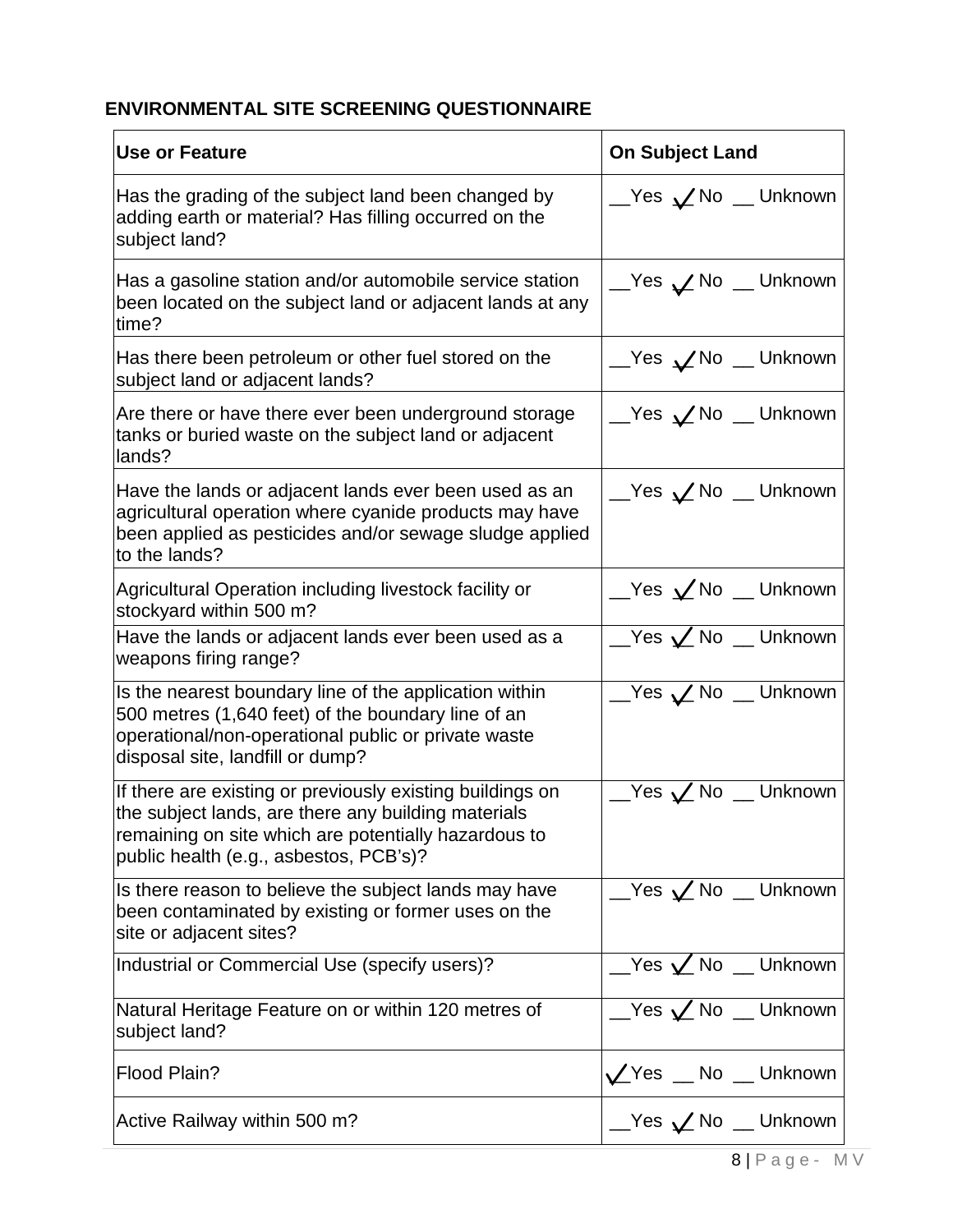## **ACKNOWLEDGEMENTS**

I/WE, Brian Mount **Construction Controller Construction**, solemnly declare that all statements contained in this application are true, and I/We make this solemn declaration conscientiously believing it to be true, and knowing that it is of the same force and effect as if made under oath and by virtue of the Canada Evidence Act. I/WE, Brian Mount

I/WE acknowledge that receipt of this application does not guarantee it to be a complete application.

I/WE hereby authorize staff of the Municipality of Dutton Dunwich to enter upon the subject lands and premises described in the application form for the purpose of evaluating the merits of this application.

I/WE shall assume responsibility for all costs related to the said application and understand and agree that the payment of said costs shall be a condition of this signed application. I/We also agree to accept all costs as rendered.

I/WE further acknowledge that pursuant to the provisions of the Planning Act and the Municipal Freedom of Information and Protection of Privacy Act, this application and all material and information provided with this application are made available to the public.

|                                                       | Dated this 14th day of February 10022                              |  |
|-------------------------------------------------------|--------------------------------------------------------------------|--|
|                                                       |                                                                    |  |
|                                                       |                                                                    |  |
| Brian Mount                                           |                                                                    |  |
| Signature of Applicant                                |                                                                    |  |
| (owner or authorized agent)                           |                                                                    |  |
|                                                       |                                                                    |  |
|                                                       |                                                                    |  |
|                                                       | <b>AUTHORIZATION</b> (complete only if Owner is not the Applicant) |  |
|                                                       | I/WE, Nereby authorize                                             |  |
| to act on my behalf regards to the above application. |                                                                    |  |
|                                                       |                                                                    |  |
|                                                       |                                                                    |  |
|                                                       |                                                                    |  |
|                                                       |                                                                    |  |
|                                                       |                                                                    |  |
| Signature of Owner                                    |                                                                    |  |